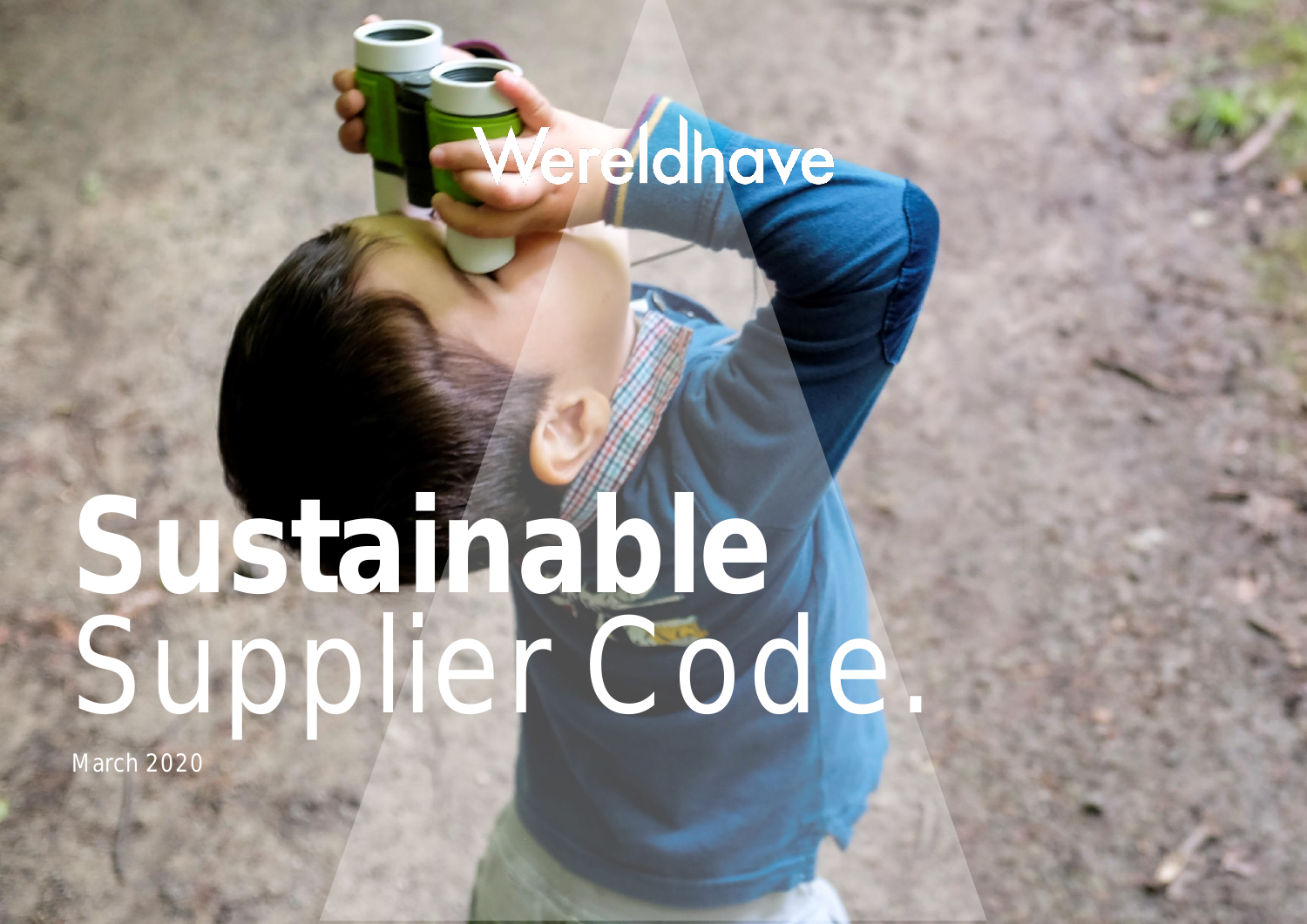#### 2

#### **1. Introduction**

The Wereldhave Sustainable Supplier Code ("Code") defines standards for safe and healthy working conditions and environmental responsibility throughout our supply chain. The Code's standards are based on the Ten Principles of the UN Global Compact, BREEAM-In-Use requirements, and the International Labor Organization (ILO) conventions. The Code is part of Wereldhave's CSR program "A Better Tomorrow".

All suppliers must commit to adhering to the Code. For contracts above € 10.000, Wereldhave requires suppliers to explicitly sign off in contracts, in a separate sustainability charter.

Requirements in this Code apply to the whole supply chain, including sub-‐suppliers, sub-‐contractors. Standards equally apply to permanent, temporary, and agency workers, as well as salaried, hourly paid, part time, and night workers.

Wereldhave expects all suppliers to make improvements when any of these Code standards are not met, and to develop systems to ensure ongoing compliance. Timelines for achieving compliance shall be reasonable and defined. Providing proof of correction to Wereldhave for each non-compliance is required.

If a supplier or service provider has endorsed or signed environmental charters, conventions or statements on sustainability, or if he has an ISO certificate, Wereldhave asks to be informed accordingly.

Wereldhave's mission is to "help consumers fulfill all everyday life needs." Wereldhave seeks at all times to exercise the best possible practices for the respectful treatment of workers and promote

sustainable conditions in which our suppliers operate in safe and healthy workplaces.

This Code replaces the Supplier Code of Conduct from 2018.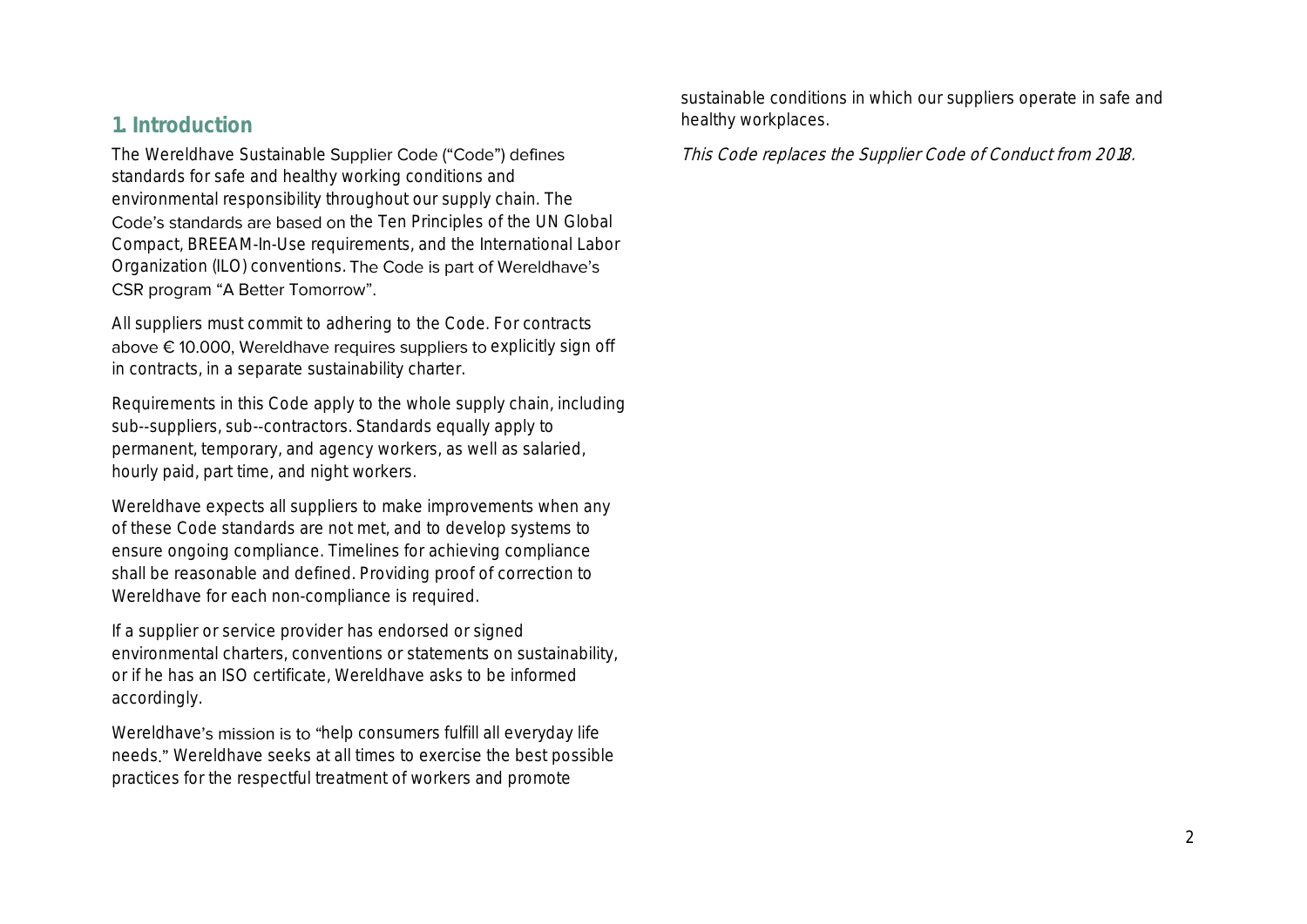#### **2. Compliance**

Our suppliers are expected to comply with: (1) all relevant and applicable laws and regulations of the country in which work is conducted on behalf of Wereldhave, including those at the national, state/provincial and local community levels, and (2) our Sustainable Supplier Code. When differences or conflicts in standards arise, suppliers are expected to comply with the highest standard that is the most in favor of the employees and the environment.

#### **3. Human and labor rights**

#### **3.1. Forced labor**

There shall be no use of forced labor. Suppliers are required to monitor any third party entity which assists them in recruiting or hiring employees, to ensure that people seeking employment at their facility are not compelled to work through force, deception, intimidation, coercion or as a punishment for holding or expressing political views. (ILO Conventions 29, 105, 182)

#### **3.2. Child labor**

Children (persons younger than 15 years of age or as determined by national law), will not be employed. Juvenile workers (ages 15-17) shall not perform work which, by its nature or the circumstances in which it is carried out, is likely to compromise their health or safety. (ILO Convention 138 and 182)

#### **3.3. Discrimination**

No person shall be subject to any discrimination in any aspect of the employment, relationship including recruitment, hiring, compensation, benefits, work assignments, access to training, advancement, discipline, termination or retirement, on the basis of

race, religious belief, color, gender, pregnancy, childbirth or related medical conditions, age, national origin, ancestry, sexual orientation, gender identification, physical or mental disability, medical condition, illness, genetic characteristics, family care, marital status, socioeconomic situation, political opinion, union affiliation, ethnic group, illness any other classification protected under applicable law. (ILO Conventions 100 and 111)

#### **3.4. Freedom of association and collective bargaining**

Workers must be free to join organizations of their own choice. Suppliers shall recognize and respect the right of employees to freedom of association and collective bargaining. All suppliers must ensure effective grievance mechanisms which allow for employee complaints, and ensure transparent communication between employees and management. (ILO Conventions 87, 98 and 135)

#### **4. Health and safety**

Suppliers shall provide a safe and healthy workplace to prevent accidents and injury to health arising out of, linked with, or occurring in the course of work or as a result of the operation of employers' facilities. The employer shall take a proactive approach to health and safety by implementing policies, systems and training designed to prevent accidents, injuries and protect worker health. (ILO Convention 155)

For instance, suppliers take the necessary precautions to safeguard workers and visitors from dust, chemical products or other forms of nuisance during refurbishment or renovation works.

Wereldhave aims for zero safety incidents at our assets.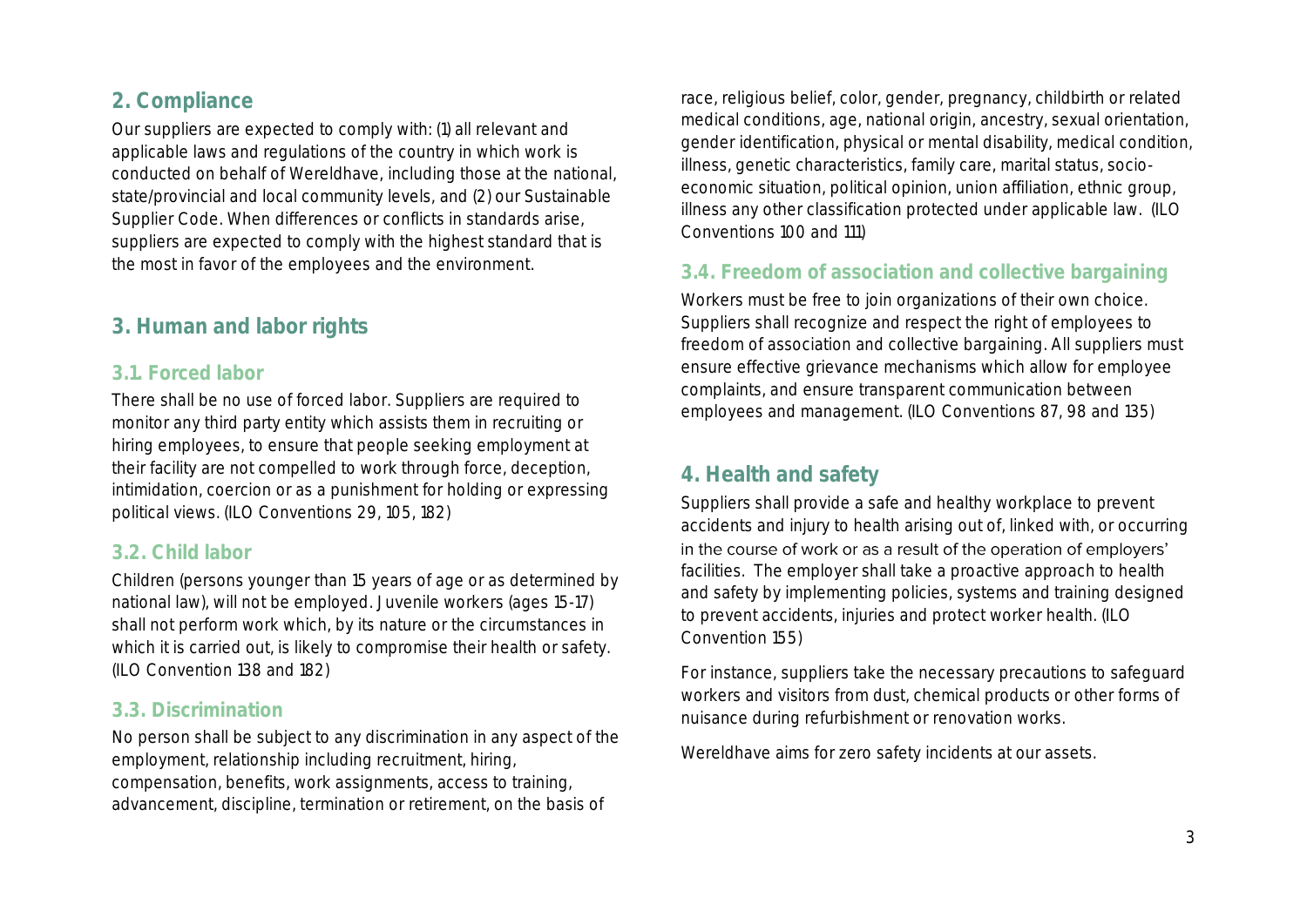#### **5. Corruption**

Suppliers shall not commit fiscal fraud and abstain from mechanisms for tax evasion and money laundering. Suppliers shall not be involved in any form of corruption, including bribery, extortion or other attempts to influence.

#### **6. Environment**

Suppliers shall, were applicable, disclose to Wereldhave, their energy and natural resource usage, emissions, discharges, carbon footprint and disposal of wastes and minimize negative impacts on the environment as much as possible, and have measures in place to continuously improve.

If suppliers cannot or do not have their own environmental policy, signing the sustainability charter, as part of overall contracts between the supplier and Wereldhave, implies compliance with this Code.

#### **6.1. Environmentally friendly alternatives**

Suppliers will inform and propose Wereldhave proactively in case more environmentally friendly alternatives exist.

#### **6.2. Transportation**

Suppliers are expected to limit the amount of transportation required for Wereldhave and to choose the most sustainable forms of transportation according to the following principle: walk, cycle, public transport, electric car/truck,  $-$  if possible.

Wereldhave favours local suppliers and receiving products via sustainable forms of transport, so their environmental impact can be reduced.

Wereldhave aims for 25% of all contracted suppliers to be locally based within 25 km of the asset and/or 25% of all suppliers should sign the sustainability charter confirming transport that is used to deliver materials and/or persons is sustainable, i.e. low CO2 emissions from transport.

#### **6.3. Materials and Waste**

Suppliers will, when choosing materials, use as many recycled or cradle-to-cradle materials as possible. Suppliers are encouraged to purchase materials as much as possible that result in waste that can be reused or recycled without any form of harm to the ecosystem.

While working for Wereldhave, suppliers shall separate at least 4 waste streams. Suppliers ensure careful handling of waste to a nearby processing facility, in cases where suppliers do not rely on Wereldhave infrastructure.

#### **7. Maintenance and procurement requirements**

Suppliers are expected to adhere to the Wereldhave Sustainable Maintenance and Procurement Manual for specific (technical) requirements on materials and methods, in line with BREEAM-in-Use.